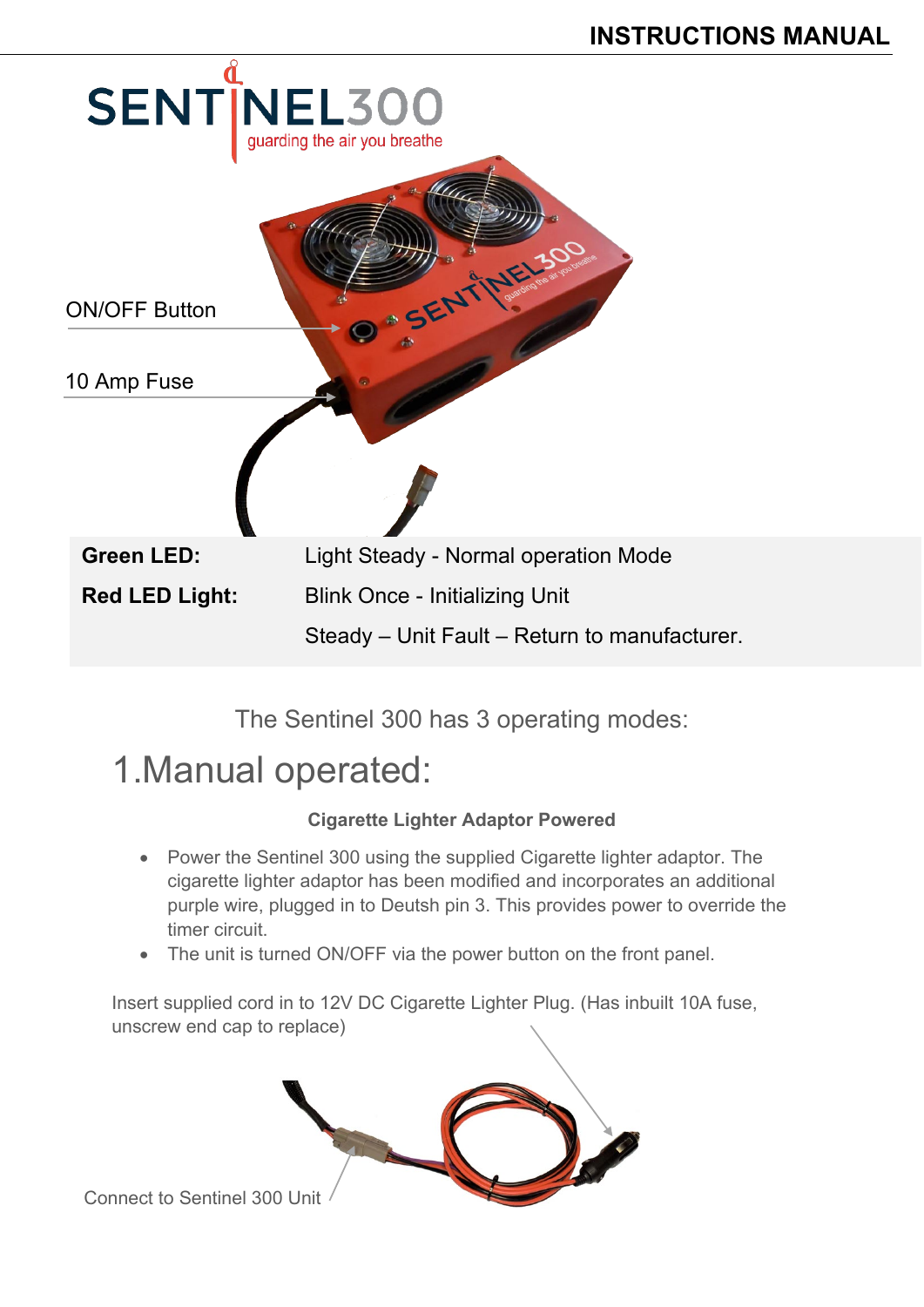### **Hard Wired, Constant Powered**

- Power the Sentinel 300 using the supplied adaptor. Connect the RED (Pin 1) and PURPLE (Pin 3) wire to 12V +VE (Minimum 10 Amp Supply) Connect the Black (pin 2) to 12V -VE. Cut and extend the existing Cigarette Lighter adaptor or purchase additional Deutsh connector.
- The unit is turned ON/OFF via the power button on the front panel.

# 2.Timer Operated:

Leave Sentinel 300 unit's power button on (depressed). The unit will now automatically start with a 12V +VE from Switch source and run for 60 Minutes after the Switch power is disconnected.

• To enable the timer function, connect the units supply power:

Pin (3) PURPLE 12V +VE Switch (suggest vehicle ignition supply)



Pin (2) BLACK 12V -VE

# 3. Operation

- Leave Sentinel 300 unit's power button on (depressed).
- The unit will now automatically start with a 12V +VE from Switch source and run for 60 Minutes after the Switch power is disconnected.